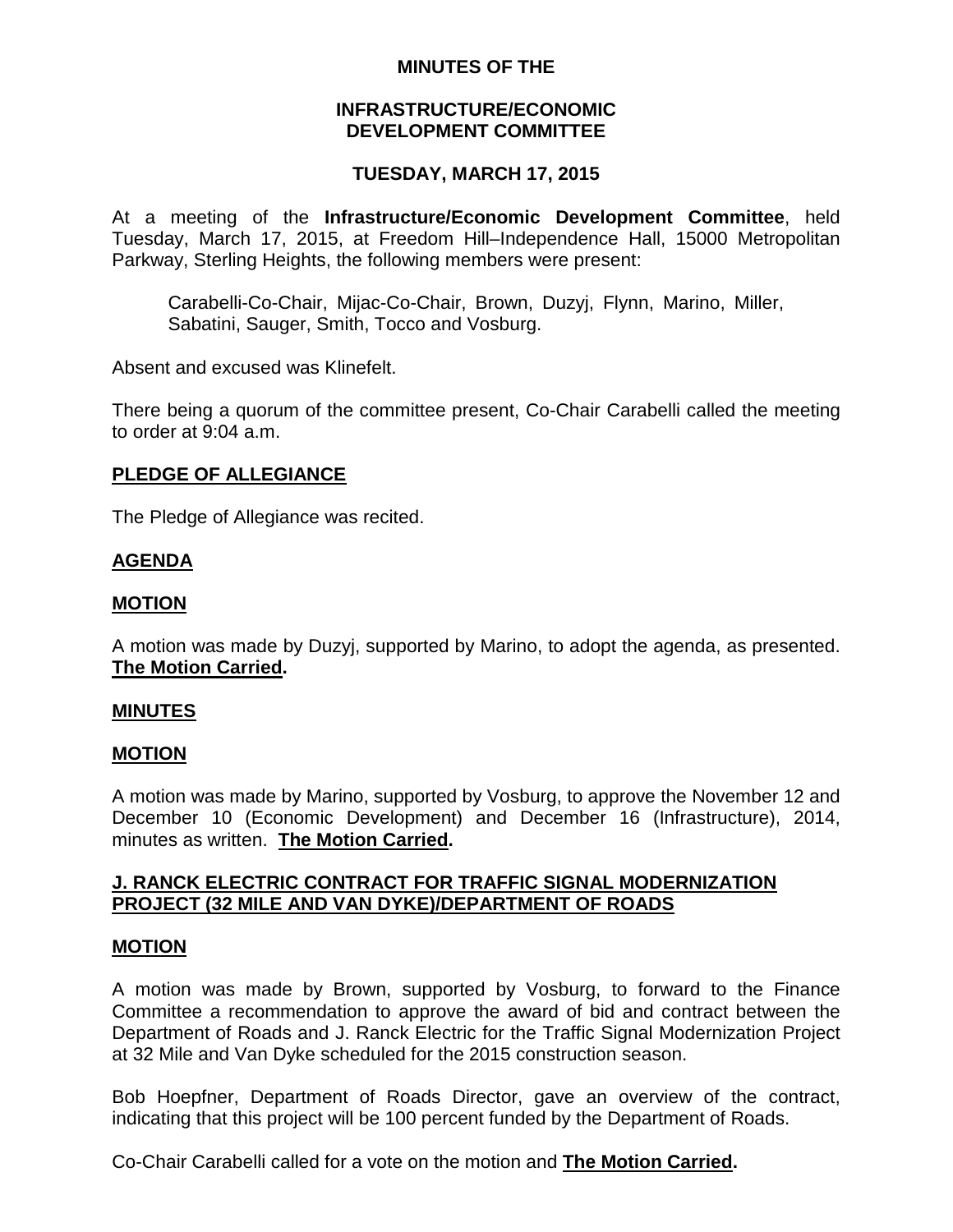# **COST PARTICIPATION AGREEMENT WITH ROAD COMMISSION FOR OAKLAND COUNTY-DEQUINDRE ROAD RIGHT-OF-WAY ACQUISITION/DEPARTMENT OF ROADS**

# **MOTION**

A motion was made by Brown, supported by Smith, to forward to the Finance Committee a recommendation to approve the cost participation agreement between the Department of Roads and the Road Commission for Oakland County for the right-ofway acquisition on Dequindre from Long Lake to Auburn Road.

Bob Hoepfner, Department of Roads Director, gave an overview of the agreement. He stated that since it is not included in this year's budget, he has asked Oakland County to defer the County's payment until next year so it can be included in the budget.

The following commissioners spoke: Duzyj, Carabelli, Miller and Sauger.

Co-Chair Carabelli called for a vote on the motion and **The Motion Carried.**

# **R.S. CONTRACTING CONTRACT FOR PAVEMENT MARKING/DEPARTMENT OF ROADS**

## **MOTION**

A motion was made by Smith, supported by Marino, to forward to the Finance Committee a recommendation to approve the contracts between the Macomb County Department of Roads and R.S. Contracting for the Pavement Marking Program scheduled to be completed in 2015.

Bob Hoepfner, Department of Roads Director, summarized the contracts and indicated that this is an annual project and is budgeted in the 2015-16 budget.

The following commissioner spoke: Duzyj.

Co-Chair Carabelli called for a vote on the motion and **The Motion Carried.**

# **MDOT CONTRACT FOR 15 TRAFFIC SIGNAL UPGRADES (15 MILE/CHRYSLER AND 17 MILE/FORD MOTOR COMPANY/DEPARTMENT OF ROADS**

## **MOTION**

A motion was made by Flynn, supported by Marino, to forward to the Finance Committee a recommendation to approve the MDOT contract outlining scope of work and funding for traffic signal upgrades at the intersections of 15 Mile/Chrysler and 17 Mile/Ford Motor Company.

Bob Hoepfner, Department of Roads Director, gave a brief overview.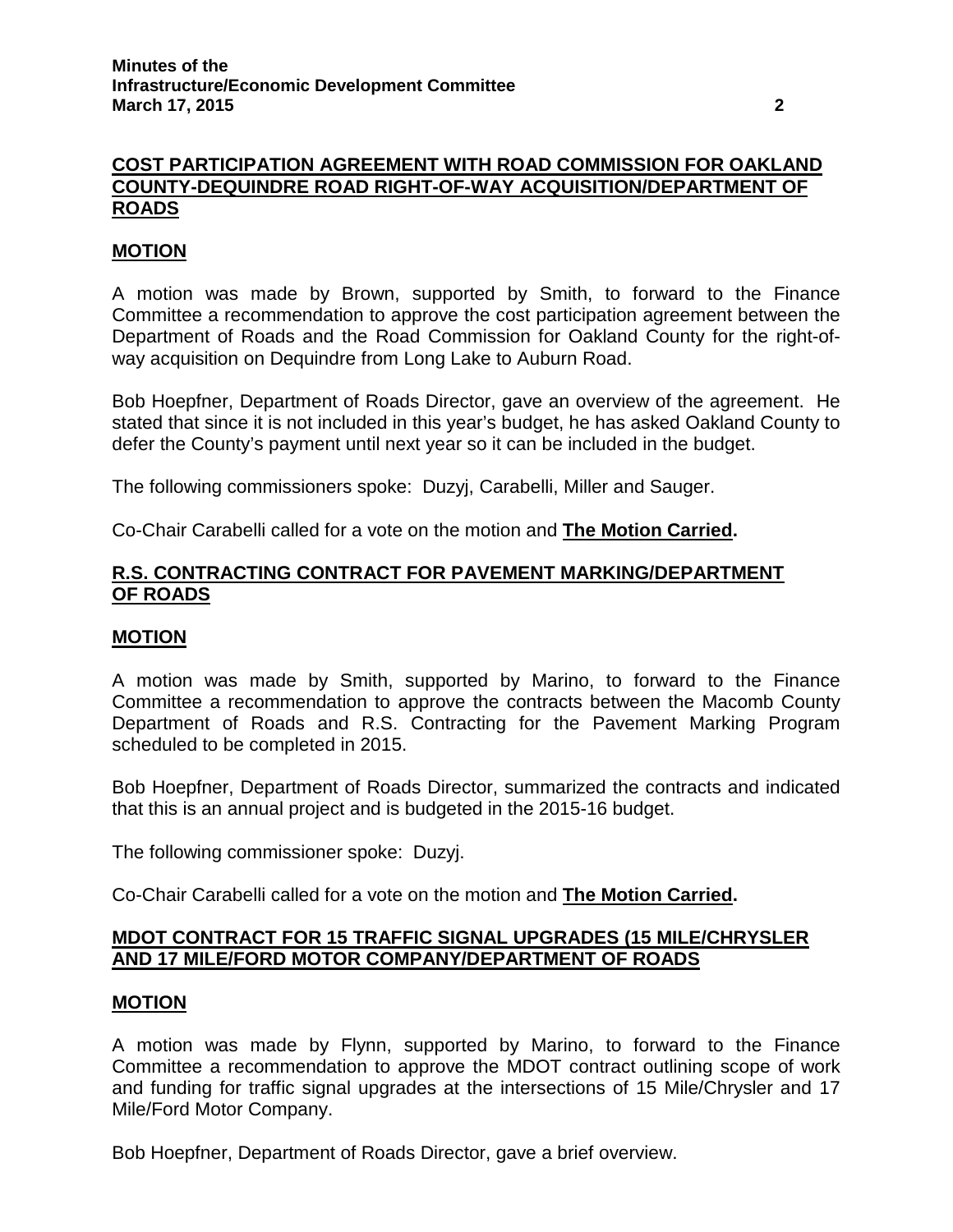The following commissioner spoke: Miller.

Co-Chair Carabelli called for a vote on the motion and **The Motion Carried.**

# **AT&T ILEC CENTREX SERVICE CONTRACT/INFORMATION TECHNOLOGY**

# **MOTION**

A motion was made by Marino, supported by Vosburg, to forward to the Finance Committee a recommendation to approve a two-year contract with AT&T ILEC Centrex Service for a fixed minimum cost of \$100,800 per year.

Jako Vanblerk, Information Technology Deputy Director, gave an overview of this contract, as well as the next agenda item for AT&T intrastate services pricing schedule contract.

The following commissioners spoke: Sabatini, Duzyj and Marino.

Co-Chair Carabelli called for a vote on the motion and **The Motion Carried.**

# **AT&T INTRASTATE SERVICES PRICING SCHEDULE CONTRACT/INFORMATION TECHNOLOGY**

# **MOTION**

A motion was made by Vosburg, supported by Sabatini, to forward to the Finance Committee a recommendation to approve a three-year contract with AT&T Intrastate Services for a fixed minimum cost of \$134,400 per year.

The following commissioner spoke: Sabatini.

Co-Chair Carabelli called for a vote on the motion and **The Motion Carried.**

# **UPDATE ON PARKS MASTER PLAN**

Melissa Roy, Assistant Executive, and John Paul Rea from the Planning and Economic Development Department, presented an overview of the Macomb County Parks and Recreation Master Plan.

Mr. Rea stated the Michigan Department of Natural Resources (DNR) guidelines were leveraged to put the County back in good standing enabling access to dollars from the DNR trust fund and other state funds associated for recreation. Further, the process of developing the Master Plan gave the County a great opportunity to construct plans and strategies which will generate investment in parks and recreation. Some of the specific goals and objectives were outlined.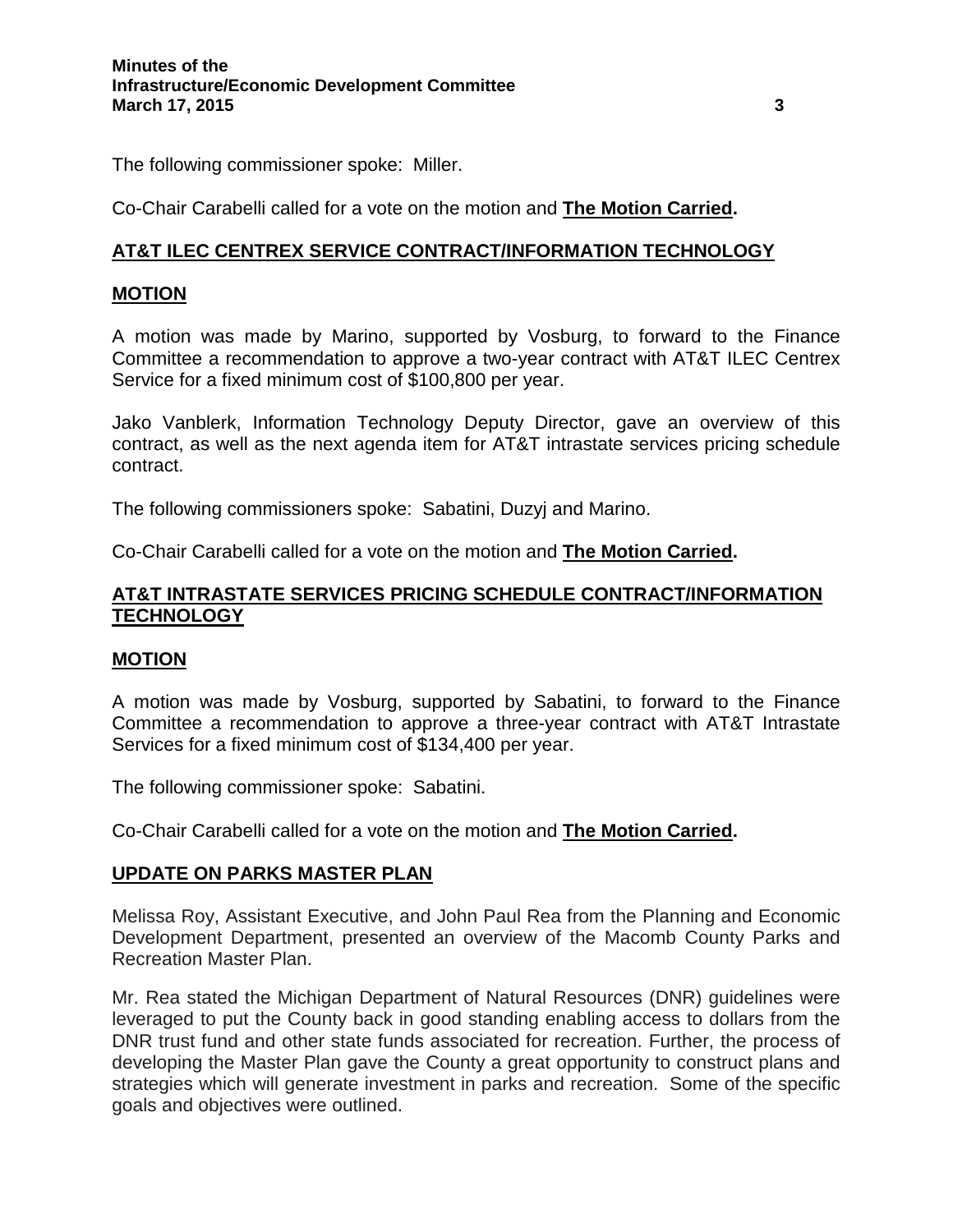# **MOTION**

A motion was made by Smith, supported by Vosburg, to receive and file the update provided on the Parks Master Plan.

The following commissioners spoke: Smith, Vosburg, Sauger, Flynn and Brown.

Co-Chair Carabelli called for a vote on the motion and **The Motion Carried.**

# **UPDATE ON FREEDOM HILL – INDEPENDENCE HALL RENOVATIONS**

Deputy Executive Mark Deldin updated committee on the capital improvements made by Luna Hillside, noting their investment of approximately \$200,000 in the facility already, which has led to some reduction of operating costs.

## **MOTION**

A motion was made by Brown, supported by Tocco, to receive and file the update provided on Freedom Hill – Independence Hall renovations.

The following commissioners spoke: Brown and Flynn.

Co-Chair Carabelli called for a vote on the motion and **The Motion Carried.**

## **LEGISLATIVE UPDATE BY GOVERNMENTAL CONSULTANT SERVICES, INC.**

Gary Owens from GCSI was present and covered the following topics: legislative session schedule, state budget update for 2014-15 and 2015-16, Public Acts for 2015, Energy Policy, transportation infrastructure funding, bill introductions, and leadership changes in the 98<sup>th</sup> Michigan Legislature.

## **MOTION**

A motion was made by Tocco, supported by Marino, to receive and file the legislative update.

The following commissioner spoke: Marino.

Co-Chair Carabelli called for a vote on the motion and **The Motion Carried.**

## **MACOMB COUNTY PROPOSAL 1 INFORMATION SESSIONS**

Co-Chair Carabelli noted a correction to the schedule for the Proposal 1 information sessions: the April 21<sup>st</sup> session will be at the Government Operations Committee meeting, not the Infrastructure/Economic Development Committee meeting.

Board Chair Flynn stated that the March 23<sup>rd</sup> session has been moved from the Clinton-Macomb Library to the Roseville Library.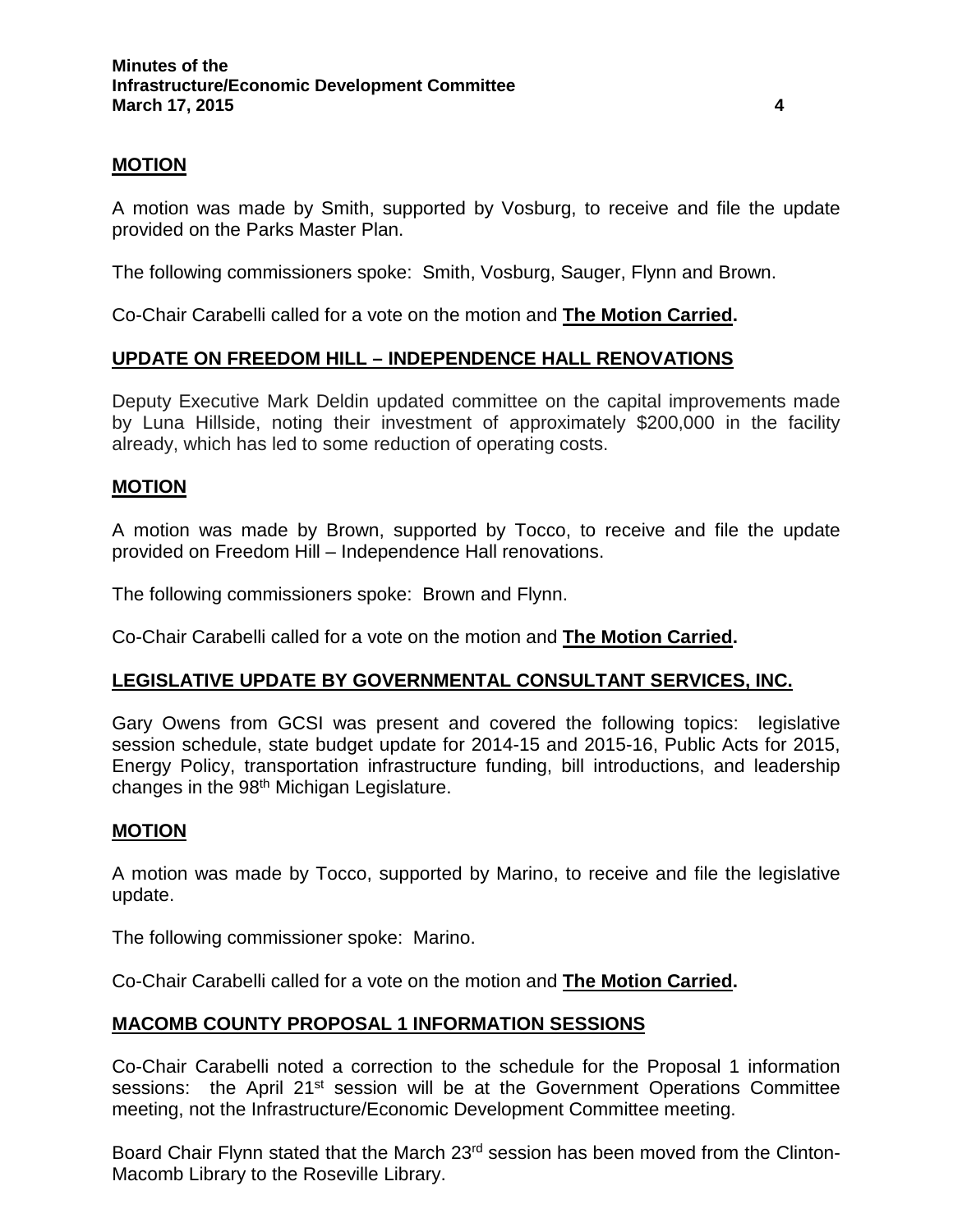The following commissioner spoke: Smith.

# **MOTION**

A motion was made by Tocco, supported by Duzyj, to receive and file the information provided on the Proposal 1 information sessions. **The Motion Carried.**

# **FACT SHEET ON COST EFFECTIVENESS OF CRACK SEALING/CRACK FILLING OF ROADS**

## **MOTION**

A motion was made by Brown, supported by Vosburg, to receive and file the information provided on the cost effectiveness of crack sealing/crack filling of roads.

The following commissioners asked questions of Bob Hoepfner: Vosburg, Sabatini, Smith and Brown.

Co-Chair Carabelli called for a vote on the motion and **The Motion Carried.**

# **CORRESPONDENCE**

# **Email from Sunoco Logistics – Completion of Rochester Hills-Shelby Pipe Replacement Project**

## **MOTION**

A motion was made by Smith, supported by Tocco, to receive and file the January 26, 2015, email from Kevin Docherty of Sunoco Logistics regarding the completion of the Rochester Hills-Shelby Replacement Project. **The Motion Carried.**

## **Email from Enbridge Re: Follow-up Questions**

## **MOTION**

A motion was made by Brown, supported by Vosburg, to receive and file the February 18, 2015, email from Jason Manshum of Enbridge. **The Motion Carried.**

# **Correspondence from City of St. Clair Shores Re: Public Hearing on Brownfield Plan (March 16, 2015)**

## **MOTION**

A motion was made by Smith, supported by Marino, to receive and file the March 5, 2015, correspondence from Mary Kotowski, St. Clair Shores City Clerk, regarding the public hearing scheduled for the proposed Brownfield Plan for the City of St. Clair Shores Brownfield Redevelopment Authority. **The Motion Carried.**